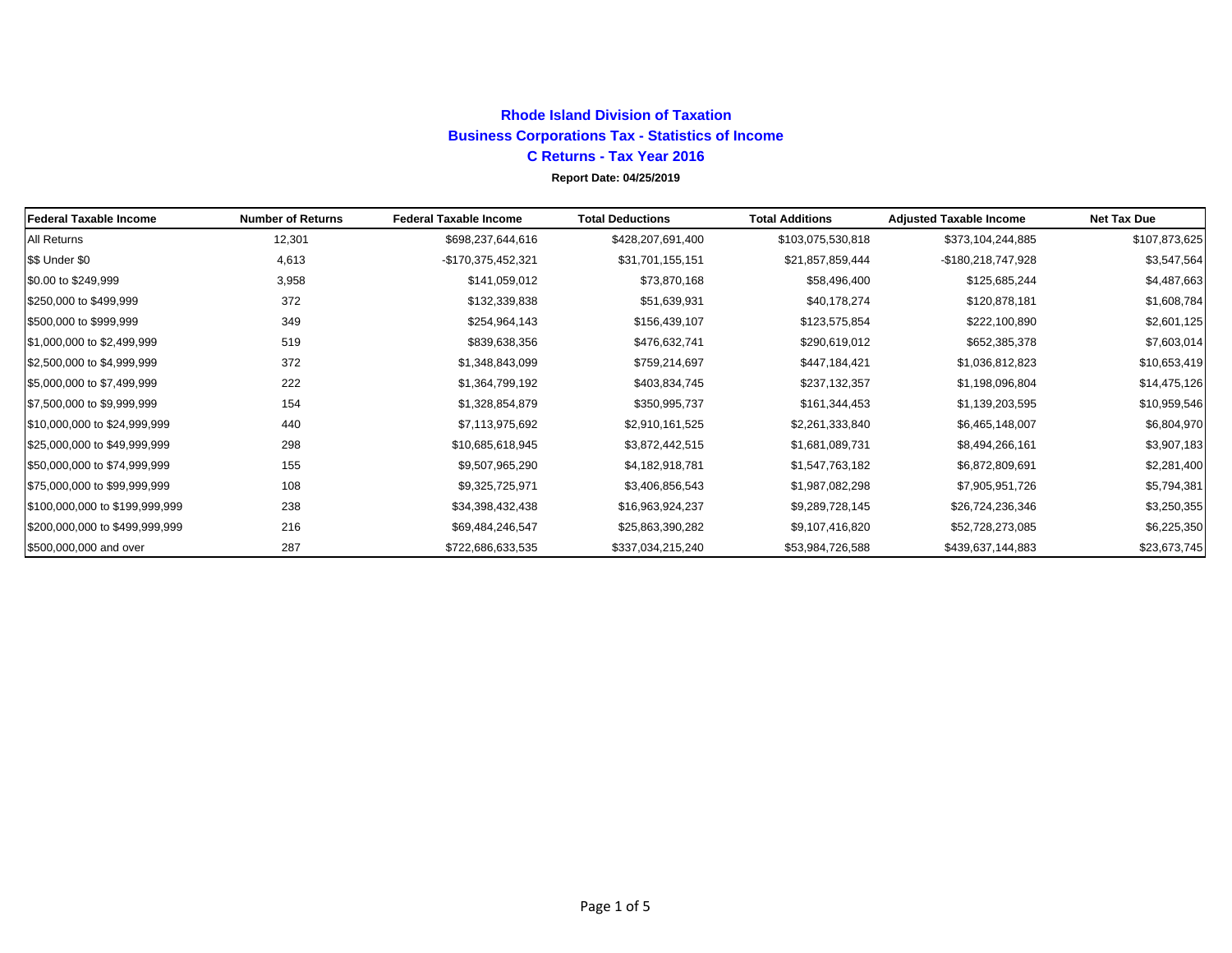#### **Rhode Island Division of TaxationBusiness Corporations Tax - Statistics of Income C Returns - Deductions from Federal Taxable Income - Tax Year 2016 Report Date: 04/25/2019**

|                                | Number of | <b>Net Operating Loss</b> |                  | <b>Special Deductions</b> |                   | <b>Exempt Dividends and Interest</b> |                   | Foreign Dividends and Gross-Up |                  | <b>Bonus Depreciation and Sec 179</b> |                  | Discharge of Indebtedness |                 |
|--------------------------------|-----------|---------------------------|------------------|---------------------------|-------------------|--------------------------------------|-------------------|--------------------------------|------------------|---------------------------------------|------------------|---------------------------|-----------------|
| <b>Federal Taxable Income</b>  | Returns   | Count                     | Amount           | Count                     | Amount            | Count                                | Amount            | Count                          | Amount           | Count                                 | Amount           | Count                     | Amount          |
| All Returns                    | 12,301    | 2,083                     | \$28,344,785,749 | 1.277                     | \$162,894,368,595 | 1,359                                | \$133,305,536,304 | 721                            | \$47,165,329,450 | 4,326                                 | \$53,256,780,250 | 68                        | \$3,232,781,155 |
| \$\$ Under \$0                 | 4,613     | 86                        | -\$755,890,750   | 319                       | \$4,778,672,028   | 386                                  | \$11,143,824,627  | 162                            | \$4,514,948,532  | 1,396                                 | \$11,835,669,543 | 16                        | \$181,897,134   |
| \$0.00 to \$249,999            | 3,958     | 1,089                     | \$33,028,708     | 189                       | \$8,768,691       | 63                                   | \$1,711,724       |                                | \$859,728        | 863                                   | \$29,500,366     |                           | \$950           |
| \$250,000 to \$499,999         | 372       | 84                        | \$21,308,358     | 29                        | \$1,471,943       | 20                                   | \$521,978         |                                | \$154,570        | 154                                   | \$28,182,899     |                           | \$0             |
| \$500,000 to \$999,999         | 349       | 75                        | \$38,836,438     | 29                        | \$4,488,963       | 17                                   | \$3,044,946       |                                | \$18,098         | 132                                   | \$110,050,662    |                           | \$0             |
| \$1,000,000 to \$2,499,999     | 519       | 109                       | \$124,285,505    | 63                        | \$67,150,145      | 44                                   | \$74,831,364      | 13                             | \$20,721,945     | 241                                   | \$189,583,382    | $\mathbf 0$               | \$0             |
| \$2,500,000 to \$4,999,999     | 372       | 89                        | \$217,002,863    | 54                        | \$27,226,766      | 52                                   | \$247,720,080     | 15                             | \$16,891,063     | 199                                   | \$240,317,783    | 3                         | \$10,056,142    |
| \$5,000,000 to \$7,499,999     | 222       | 35                        | \$124,090,528    | 26                        | \$105,124,906     | 33                                   | \$34,276,051      | 16                             | \$8,362,430      | 107                                   | \$129,480,899    | 3                         | \$2,467,464     |
| \$7,500,000 to \$9,999,999     | 154       | 37                        | \$189,957,074    | 20                        | \$32,468,368      | 27                                   | \$38,737,241      | 10                             | \$8,077,819      | 89                                    | \$81,755,235     | $\Omega$                  | \$0             |
| \$10,000,000 to \$24,999,999   | 440       | 106                       | \$897,108,810    | 79                        | \$440,085,680     | 99                                   | \$595,159,787     | 40                             | \$170,563,531    | 245                                   | \$804,620,625    |                           | \$17,188        |
| \$25,000,000 to \$49,999,999   | 298       | 70                        | \$1,334,011,376  | 68                        | \$494,420,246     | 82                                   | \$818,550,786     | 54                             | \$262,601,811    | 177                                   | \$942,324,145    |                           | \$19,801,418    |
| \$50,000,000 to \$74,999,999   | 155       | 33                        | \$960,857,991    | 34                        | \$669,075,485     | 54                                   | \$972,550,192     | 29                             | \$236,278,464    | 108                                   | \$1,341,678,733  |                           | \$1,841,075     |
| \$75,000,000 to \$99,999,999   | 108       | 26                        | \$477,896,362    | 38                        | \$601,141,025     | 39                                   | \$801,007,670     | 31                             | \$243,706,758    | 72                                    | \$1,255,582,731  |                           | \$27,521,997    |
| \$100,000,000 to \$199,999,999 | 238       | 73                        | \$3,790,330,666  | 81                        | \$2,647,467,123   | 101                                  | \$2,722,225,794   | 71                             | \$686,651,361    | 168                                   | \$7,058,068,741  | 6                         | \$58,714,112    |
| \$200,000,000 to \$499,999,999 | 216       | 64                        | \$4,012,078,194  | 85                        | \$6,362,071,409   | 123                                  | \$6,622,633,936   | 93                             | \$3,125,762,271  | 155                                   | \$5,632,420,937  |                           | \$108,007,570   |
| \$500,000,000 and over         | 287       | 107                       | \$16,879,883,625 | 163                       | \$146,654,735,817 | 219                                  | \$109,228,740,127 | 180                            | \$37,869,731,069 | 220                                   | \$23,577,543,570 | 21                        | \$2,822,456,105 |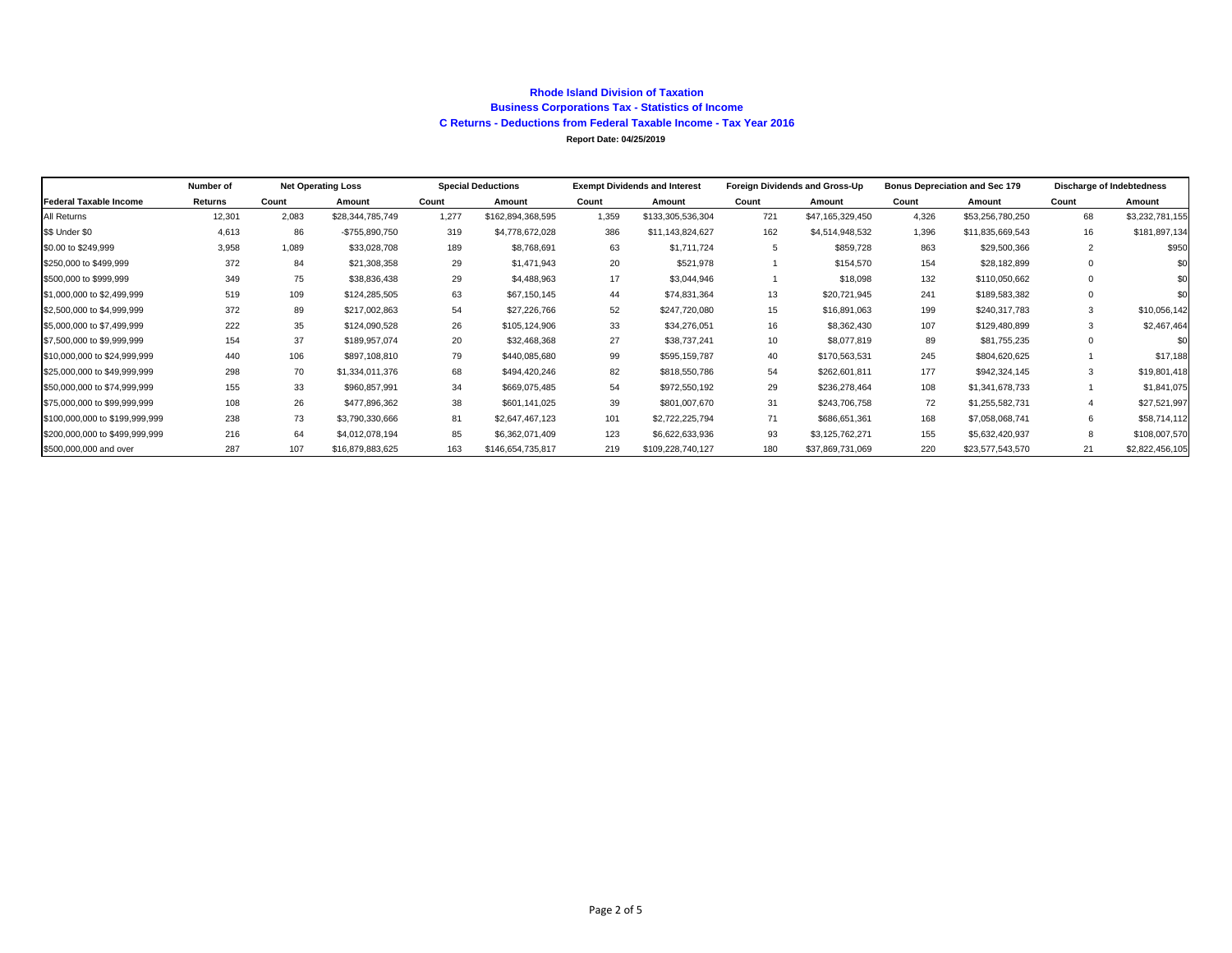### **Rhode Island Division of Taxation Business Corporations Tax - Statistics of Income C Returns - Additions to Federal Taxable Income - Tax Year 2016 Report Date: 04/25/2019**

|                                | Number of |       | <b>Interest Income</b> |       | <b>Rhode Island Corporate Taxes</b><br><b>Bonus Depreciation and Sec 179</b> |       |                  | <b>Captive REIT Dividends Paid Deductions</b> | <b>Domestic Production Activity</b> |       |                  |
|--------------------------------|-----------|-------|------------------------|-------|------------------------------------------------------------------------------|-------|------------------|-----------------------------------------------|-------------------------------------|-------|------------------|
| <b>Federal Taxable Income</b>  | Returns   | Count | Amount                 | Count | Amount                                                                       | Count | Amount           | Count                                         | Amount                              | Count | Amount           |
| All Returns                    | 12,301    | 422   | \$6,229,824,521        | 7,412 | \$764,392,220                                                                | 3,383 | \$73,351,995,865 | 5                                             | \$166,629                           | 1,289 | \$22,729,157,258 |
| \$\$ Under \$0                 | 4,613     | 100   | \$1,658,720,940        | 2,630 | \$1,379,395                                                                  | 1,026 | \$19,786,293,346 | 0                                             | \$0                                 | 30    | \$411,465,212    |
| \$0.00 to \$249,999            | 3,958     | 25    | \$233,391              | 2,005 | \$4,754,204                                                                  | 456   | \$33,946,211     | 3                                             | \$13,670                            | 181   | \$19,548,924     |
| \$250,000 to \$499,999         | 372       |       | \$123,526              | 251   | \$2,728,081                                                                  | 112   | \$35,022,257     | $\mathbf 0$                                   | \$0                                 | 48    | \$2,304,410      |
| \$500,000 to \$999,999         | 349       |       | \$323,940              | 223   | \$5,502,549                                                                  | 111   | \$114,414,277    | $\Omega$                                      | \$0                                 | 52    | \$3,335,088      |
| \$1,000,000 to \$2,499,999     | 519       | 13    | \$4,545,874            | 362   | \$12,424,293                                                                 | 196   | \$262,937,961    |                                               | \$124,794                           | 91    | \$10,592,315     |
| \$2,500,000 to \$4,999,999     | 372       | 14    | \$25,839,383           | 272   | \$9,963,738                                                                  | 166   | \$388,694,702    |                                               | \$28,165                            | 79    | \$22,658,433     |
| \$5,000,000 to \$7,499,999     | 222       |       | \$529,975              | 161   | \$15,591,952                                                                 | 103   | \$202,997,317    | $\mathbf 0$                                   | \$0                                 | 45    | \$18,013,113     |
| \$7,500,000 to \$9,999,999     | 154       |       | \$1,165,745            | 119   | \$7,420,657                                                                  | 72    | \$135,163,212    | 0                                             | \$0                                 | 32    | \$17,594,839     |
| \$10,000,000 to \$24,999,999   | 440       | 30    | \$67,339,244           | 336   | \$56,635,862                                                                 | 243   | \$1,988,500,485  | $\Omega$                                      | \$0                                 | 113   | \$148,858,249    |
| \$25,000,000 to \$49,999,999   | 298       | 25    | \$40,059,608           | 218   | \$28,944,356                                                                 | 181   | \$1,354,206,497  | $\Omega$                                      | \$0                                 | 105   | \$257,879,270    |
| \$50,000,000 to \$74,999,999   | 155       | 15    | \$31,588,256           | 129   | \$39,500,085                                                                 | 105   | \$1,220,669,661  |                                               | \$0                                 | 57    | \$256,005,180    |
| \$75,000,000 to \$99,999,999   | 108       | 15    | \$25,011,132           | 87    | \$38,084,046                                                                 | 66    | \$1,650,125,209  | $\Omega$                                      | \$0                                 | 47    | \$273,861,911    |
| \$100,000,000 to \$199,999,999 | 238       | 42    | \$156,992,473          | 199   | \$81,605,012                                                                 | 170   | \$8,074,559,464  | 0                                             | \$0                                 | 114   | \$976,571,196    |
| \$200,000,000 to \$499,999,999 | 216       | 34    | \$252,397,199          | 177   | \$88,805,198                                                                 | 152   | \$6,782,214,436  | 0                                             | \$0                                 | 118   | \$1,983,999,987  |
| \$500,000,000 and over         | 287       | 80    | \$3,964,953,835        | 243   | \$371,052,792                                                                | 224   | \$31,322,250,830 | $\Omega$                                      | \$0                                 | 177   | \$18,326,469,131 |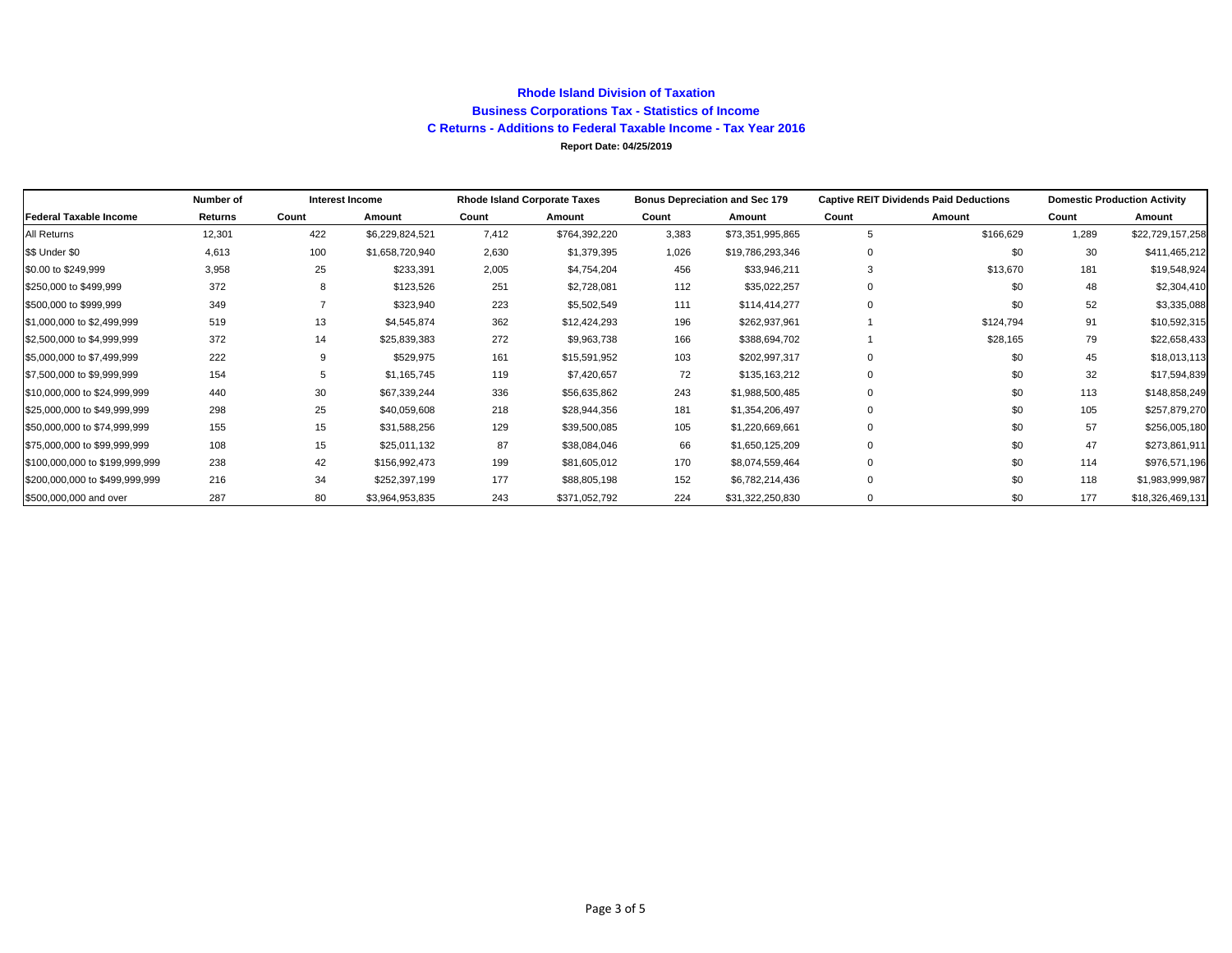### **Business Corporations Tax - Statistics of Income C Returns - Credits - Tax Year 2016**

**Report Date: 04/25/2019**

|                                |                |          |                           |             |                       |          |                       | <b>Research and Development</b> |                |          |          |          |                      |
|--------------------------------|----------------|----------|---------------------------|-------------|-----------------------|----------|-----------------------|---------------------------------|----------------|----------|----------|----------|----------------------|
|                                | Number of      |          | <b>Historic Structure</b> |             | <b>Motion Picture</b> |          | <b>Investment Tax</b> |                                 | <b>Expense</b> |          | Property |          | <b>Other Credits</b> |
| <b>Federal Taxable Income</b>  | <b>Returns</b> | Count    | Amount                    | Count       | Amount                | Count    | Amount                | Count                           | Amount         | Count    | Amount   | Count    | Amount               |
| All Returns                    | 12,301         |          | \$13,220                  |             | \$1,124,973           | 34       | \$968,086             | 97                              | \$1,301,442    |          | \$13,817 | 5        | \$2,764,090          |
| \$\$ Under \$0                 | 4,613          | 0        | \$0                       | $\mathbf 0$ | \$0                   |          | \$98                  | 9                               | \$8,600        | 0        | \$0      | $\Omega$ | \$0                  |
| \$0.00 to \$249,999            | 3,958          | $\Omega$ | \$0                       | $\Omega$    | \$0                   | 5        | \$12,824              | 6                               | \$27,310       | $\Omega$ | \$0      | 0        | \$0                  |
| \$250,000 to \$499,999         | 372            |          | \$0                       | $\Omega$    | \$0                   | 0        | \$0                   |                                 | \$118          |          | \$0      | 0        | \$0                  |
| \$500,000 to \$999,999         | 349            |          | \$0                       | $\Omega$    | \$0                   | 3        | \$52,544              | 6                               | \$747          |          | \$0      |          | \$10,145             |
| \$1,000,000 to \$2,499,999     | 519            |          | \$0                       | $\mathbf 0$ | \$0                   | 4        | \$213,453             | 8                               | \$221,237      |          | \$13,817 | 0        | \$0                  |
| \$2,500,000 to \$4,999,999     | 372            |          | \$13,220                  | $\Omega$    | \$0                   | 3        | \$79,629              | 5                               | \$3,653        | 0        | \$0      |          | \$25,016             |
| \$5,000,000 to \$7,499,999     | 222            |          | \$0                       | $\Omega$    | \$0                   | 0        | \$0                   |                                 | \$47,040       |          | \$0      | $\Omega$ | \$0                  |
| \$7,500,000 to \$9,999,999     | 154            |          | \$0                       | $\Omega$    | \$0                   |          | \$16,682              | $\overline{2}$                  | \$138,197      | O        | \$0      | $\Omega$ | \$0                  |
| \$10,000,000 to \$24,999,999   | 440            |          | \$0                       | $\Omega$    | \$0                   | 4        | \$121,765             | 11                              | \$28,718       | 0        | \$0      | $\Omega$ | \$0                  |
| \$25,000,000 to \$49,999,999   | 298            |          | \$0                       | $\Omega$    | \$0                   |          | \$15,298              | 9                               | \$49,753       | $\Omega$ | \$0      | $\Omega$ | \$0                  |
| \$50,000,000 to \$74,999,999   | 155            |          | \$0                       | $\Omega$    | \$0                   |          | \$5,068               | 6                               | \$35,967       | 0        | \$0      | $\Omega$ | \$0                  |
| \$75,000,000 to \$99,999,999   | 108            | $\Omega$ | \$0                       | $\Omega$    | \$0                   | $\Omega$ | \$0                   |                                 | \$5,438        | 0        | \$0      | $\Omega$ | \$0                  |
| \$100,000,000 to \$199,999,999 | 238            | $\Omega$ | \$0                       | $\Omega$    | \$0                   |          | \$351,649             | 9                               | \$89,674       | 0        | \$0      | $\Omega$ | \$0                  |
| \$200,000,000 to \$499,999,999 | 216            |          | \$0                       | $\Omega$    | \$0                   | 3        | \$62,038              | 8                               | \$124,448      |          | \$0      | $\Omega$ | \$39,767             |
| \$500,000,000 and over         | 287            | $\Omega$ | \$0                       |             | \$1,124,973           | 4        | \$37,038              | 12                              | \$520,542      | $\Omega$ | \$0      |          | \$2,689,162          |